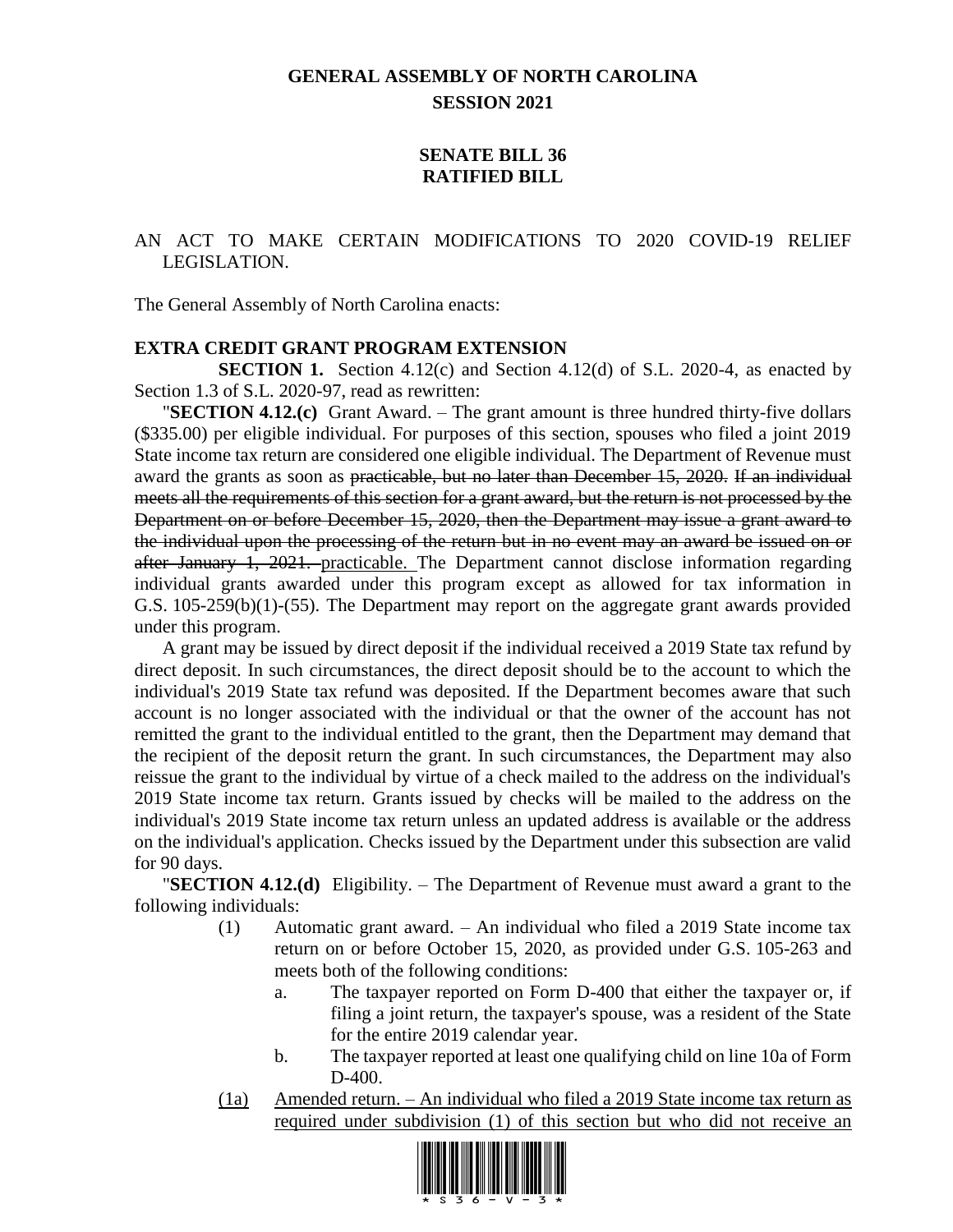automatic grant award because the taxpayer did not meet the eligibility conditions of that subdivision and who files an amended return satisfying the conditions of that subdivision on or before May 31, 2021.

- (2) Application for grant award. An individual who applied for a grant under this program on a form prescribed by the Secretary of Revenue postmarked on or before October 15, 2020, May 31, 2021, and meets all the following conditions:
	- a. The applicant did not file a 2019 State income tax return solely because the applicant's gross income for the 2019 taxable year did not exceed the State filing requirements for the taxpayer's filing status.
	- b. The applicant provides a name, mailing address, and any other information required by the Secretary.
	- c. The applicant reports that the applicant was a resident of the State for the entire 2019 calendar year.
	- d. The applicant reports the applicant had at least one child that met the conditions of a qualifying child, as that term is defined in Section 24 of the Internal Revenue Code, for the 2019 calendar year. The applicant must include the name, age, and social security number of the qualifying child. A child can only be claimed as a qualifying child by one applicant.
- (3) Optional application for grant award. An individual who filed a 2019 State income tax return as required under subdivision (1) of this subsection but who did not receive an automatic grant award because the taxpayer did not report a qualifying child on line 10a of Form D-400 on or before October 15, 2020, and who does not file an amended return correcting line 10a as provided under subdivision (1a) of this section, may apply for a grant under this program on a form prescribed by the Secretary of Revenue postmarked on or before May 31, 2021. The Secretary may accept applications from paid preparers or holders of a valid power of attorney on behalf of individuals applying for a grant under this subdivision. Applications received under this subdivision do not amend a taxpayer's tax return."

# **REPEAL REALLOCATION AUTHORITY**

**SECTION 2.** Section 1.9 of S.L. 2020-97 is repealed.

# **EXTEND CERTAIN DEADLINES FOR USE OF AND ADJUST COVID-19 FUNDS**

**SECTION 3.1.** Section 2.2 of S.L. 2020-4 reads as rewritten:

"**SECTION 2.2.** The Coronavirus Relief Fund (Fund) is established. The purpose of the Fund is to provide necessary and appropriate relief and assistance from the effects of COVID-19, consistent with the provisions of this act and subsequent legislation addressing the effects of COVID-19. The Fund shall be maintained as a special fund and administered by OSBM to carry out the provisions of this act and subsequent acts necessitated as a result of the COVID-19 outbreak. All funds allocated from the Fund must be used for necessary expenditures incurred due to the public health emergency with respect to COVID-19. Only expenditures incurred during the period that begins on March 1, 2020, and ends on December 30, 2020, the deadline established by applicable federal law and guidance are eligible for funding from this Fund."

**SECTION 3.2.** Section 3.3 of S.L. 2020-4, as amended by Section 3 of S.L. 2020-32, Section 4 of S.L. 2020-49, Section 1.1(d) of S.L. 2020-80, Section 3B(b) of S.L. 2020-88, Section 4.9(a) of S.L. 2020-91, and Section 1.2 of S.L. 2020-97, reads as rewritten:

"**SECTION 3.3.** Allocations of Funds. – OSBM shall allocate the funds appropriated in Section 3.2 of this act as follows: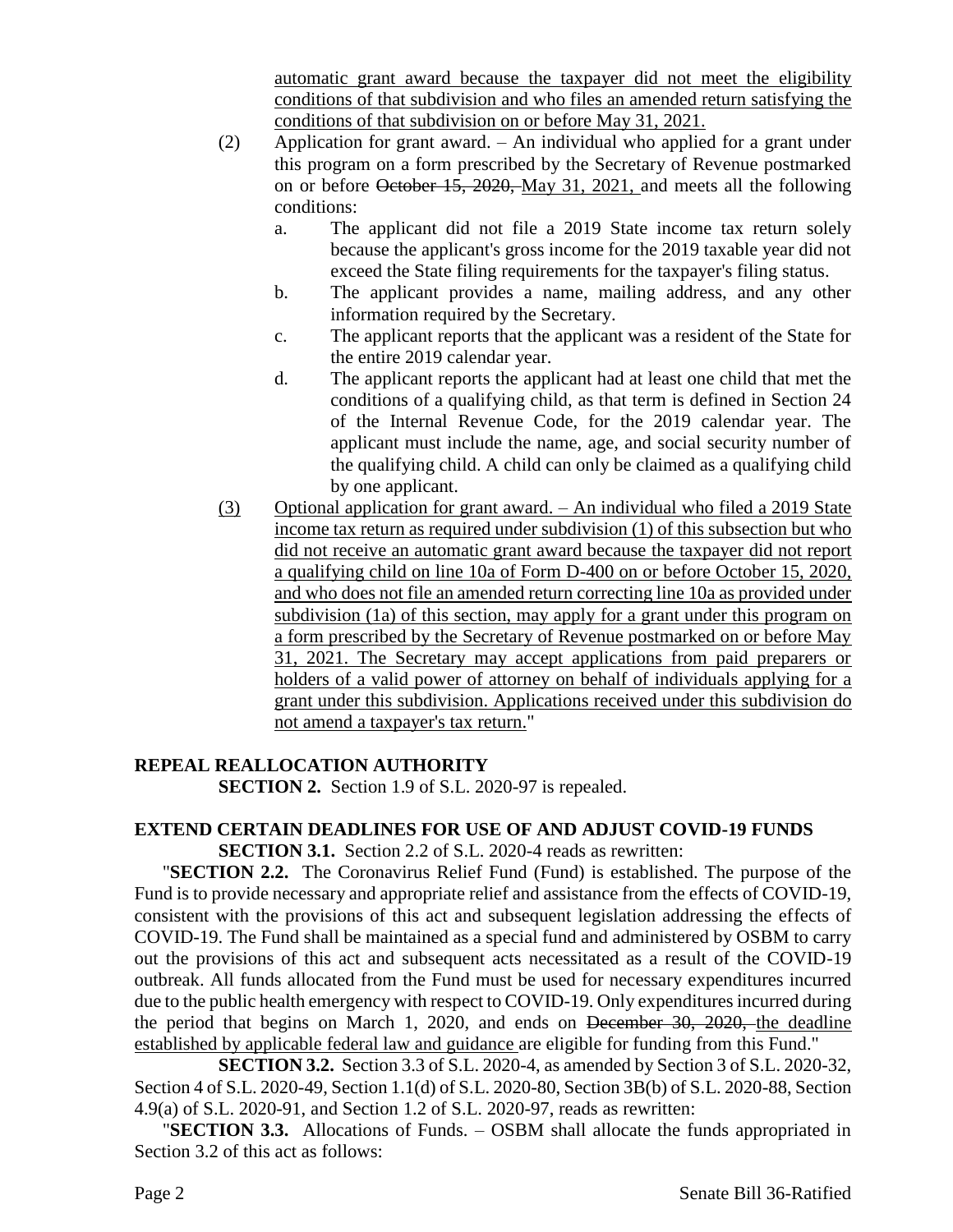- … (3) \$237,500,000 to OSBM to be used for the continuity of operation needs across State government. As referenced in Section 2.2 of this act, expenditures incurred during the period that begins on March 1, 2020, and ends on December 30, 2020, identified in that section are eligible for funding under this subdivision. Expenditures eligible under this subdivision may include, but are not limited to, covering overtime costs at mental health institutions, prisons, community corrections, juvenile facilities, and veterans homes; covering costs of pay provided to employees of the Division of Adult Correction and Juvenile Justice at the Department of Public Safety in accordance with The Communicable Disease Emergency Policy established by the Office of State Human Resources; covering costs of in-home monitoring for all nonviolent juvenile offenders and nonviolent, elderly, health-compromised, and near-release adult offenders; covering costs of personal protective equipment, COVID-19 testing, and hygienic supplies for the Division of Adult Correction and Juvenile Justice at the Department of Public Safety; rent and utility assistance; purchasing critical information technology equipment and software licenses; enhancing telepresence services in public safety facilities and the court system; and purchasing emergency sanitation and hygienic supplies. Provided that the United States Department of Labor does not approve additional funding for the Customer Call Center operated by the Division of Employment Security, funds may also be used to hire additional time-limited staff in the Customer Call Center to meet the unprecedented demand for services. Up to two million dollars (\$2,000,000) of the funds allocated in this subdivision may be used to establish a temporary North Carolina Pandemic Recovery Office in accordance with Section 4.3 of this act. Up to five hundred thousand dollars (\$500,000) of the funds allocated in this subdivision may be further allocated to the Office of the State Auditor to perform the requirements set forth in Section 1.8 of this act. OSBM shall provide a report to the Joint Legislative Commission on Governmental Operations no later than August 15, 2020, March 1, 2021, and quarterly thereafter until all funds have been allocated, detailing the allocation of funds under this subdivision. The Each report shall include which State agencies received allocations, the amounts disbursed, the amount spent and in the 2019-2020 which fiscal year, and for what purposes the funds were used by fund code and line-item detail.
- …

- (6) \$75,000,000 to the Department of Public Instruction for emergency school nutrition services, including innovative school meals, provided to students in response to COVID-19 by public school units participating in the National School Lunch Program, School Breakfast Program, or Summer Food Service Program from March 16, 2020, through December 30, 2020. the deadline established by applicable federal law and guidance. Funds for these services shall be allocated in the same manner as if the participating public school units were reimbursed by school meal receipts or federal funds.
- (12) \$10,000,000 to the Department of Public Instruction to be allocated in a manner consistent with the formula for the Instructional Support Allotment. These funds shall be used for contracted services provided no later than December 30, 2020, the deadline established by applicable federal law and guidance for school health support personnel to provide additional physical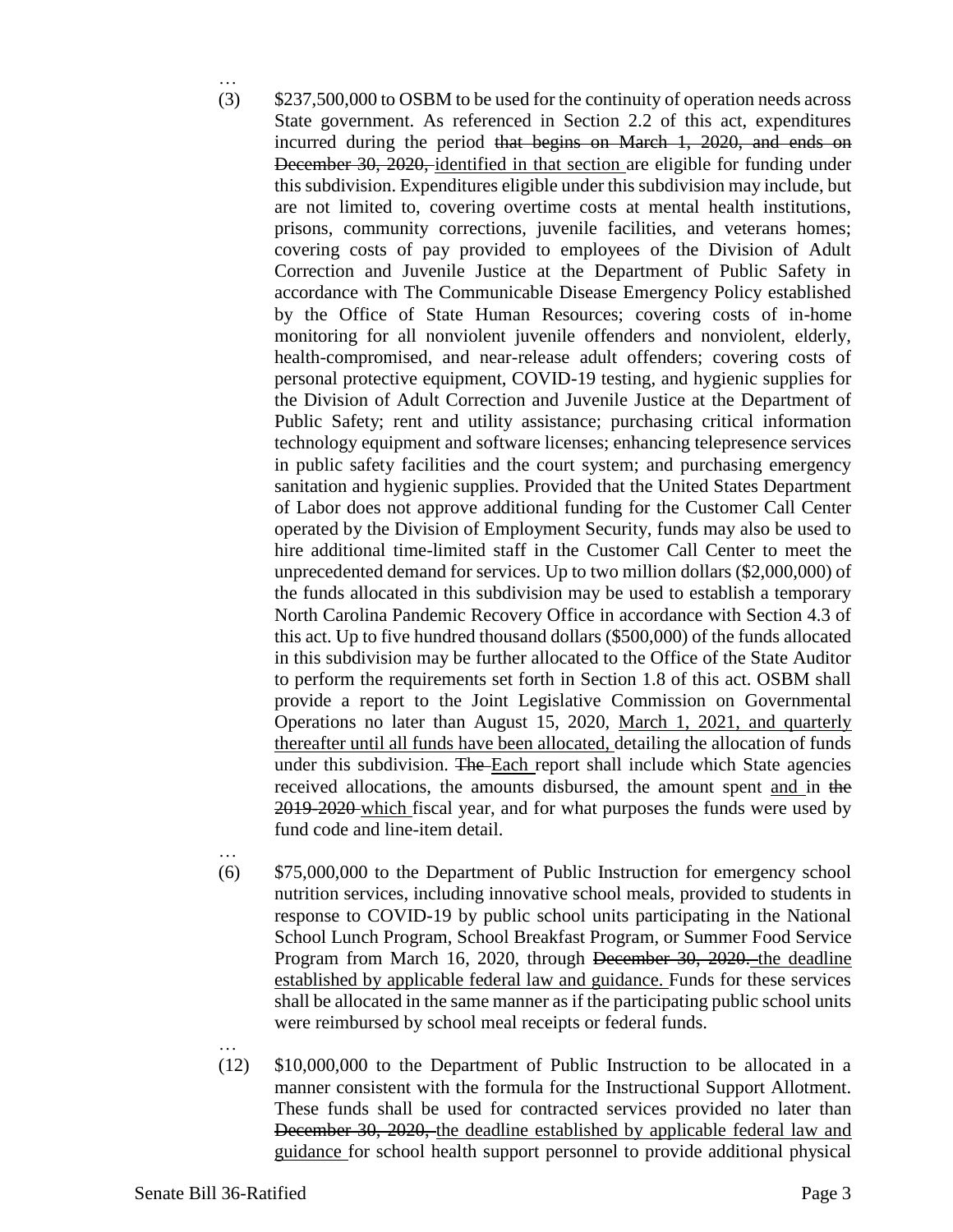and mental health support services for students in response to COVID-19, including remote and in-person physical and mental health support services. For purposes of this subdivision, the term "school health support personnel" shall refer to school counselors, school nurses, school psychologists, and school social workers.

- (13) \$70,000,000 to the Department of Public Instruction to be allocated to local school administrative units, charter schools, and the Innovative School District to provide a supplemental summer learning program for students whose learning has been negatively affected by the impacts of COVID-19, in accordance with the following:
	- a. The summer learning program shall include the following:
		- 1. Reading interventions for students who were in kindergarten through grade three during the 2019-2020 school year-who were not on track to meet 2019-2020-year-end expectations based on diagnostic assessments completed prior to March 16, 2020.assessments.
		- 2. Reading interventions for students who were in grade four during the 2019-2020 school year who were not on track to meet 2019-2020 year-end expectations as identified by their 2019-2020 school year reading teachers.
		- 3. Math interventions for students who were in kindergarten through grade four during the 2019-2020 school year who were not on track to meet 2019-2020 year-end expectations as identified by their 2019-2020 school year-math teachers.
	- b. Of the funds appropriated by this subdivision for summer reading programs, at least thirty-five million dollars (\$35,000,000) shall be used to provide reading interventions for students who were in grades two and three during the 2019-2020 school year. three. Up to twenty-five percent (25%) of these funds may be used to provide supplemental literacy support for students in grades three and four during the 2020-2021 school year who are not on track to meet 2020-2021 year-end expectations, as identified by their 2020-2021 school year-reading teachers. All of the funds described in this subdivision shall be used prior to December 30, 2020 the deadline established by applicable federal law and guidance.
	- c. The funds appropriated by this subdivision that are not used as described in sub-subdivision b. of this subdivision shall be used for (i) reading interventions for students who were in kindergarten, grade one, and grade four during the 2019-2020 school year and (ii) math interventions for students who were in kindergarten through grade four during the 2019-2020 school year, four, as described in this subdivision.
	- d. Funds provided for summer learning programs may be used to deliver interventions and instruction to participating students using methods such as digital resources, printed materials, literacy coaches, and face-to-face instruction.

The governing body of a public school unit receiving funds under this subdivision shall consult with 2019-2020 school year-teachers of kindergarten through fourth grade students to develop summer learning program plans that deliver targeted instruction to students participating in the summer learning program. Each public school unit's plan shall comply with the requirements of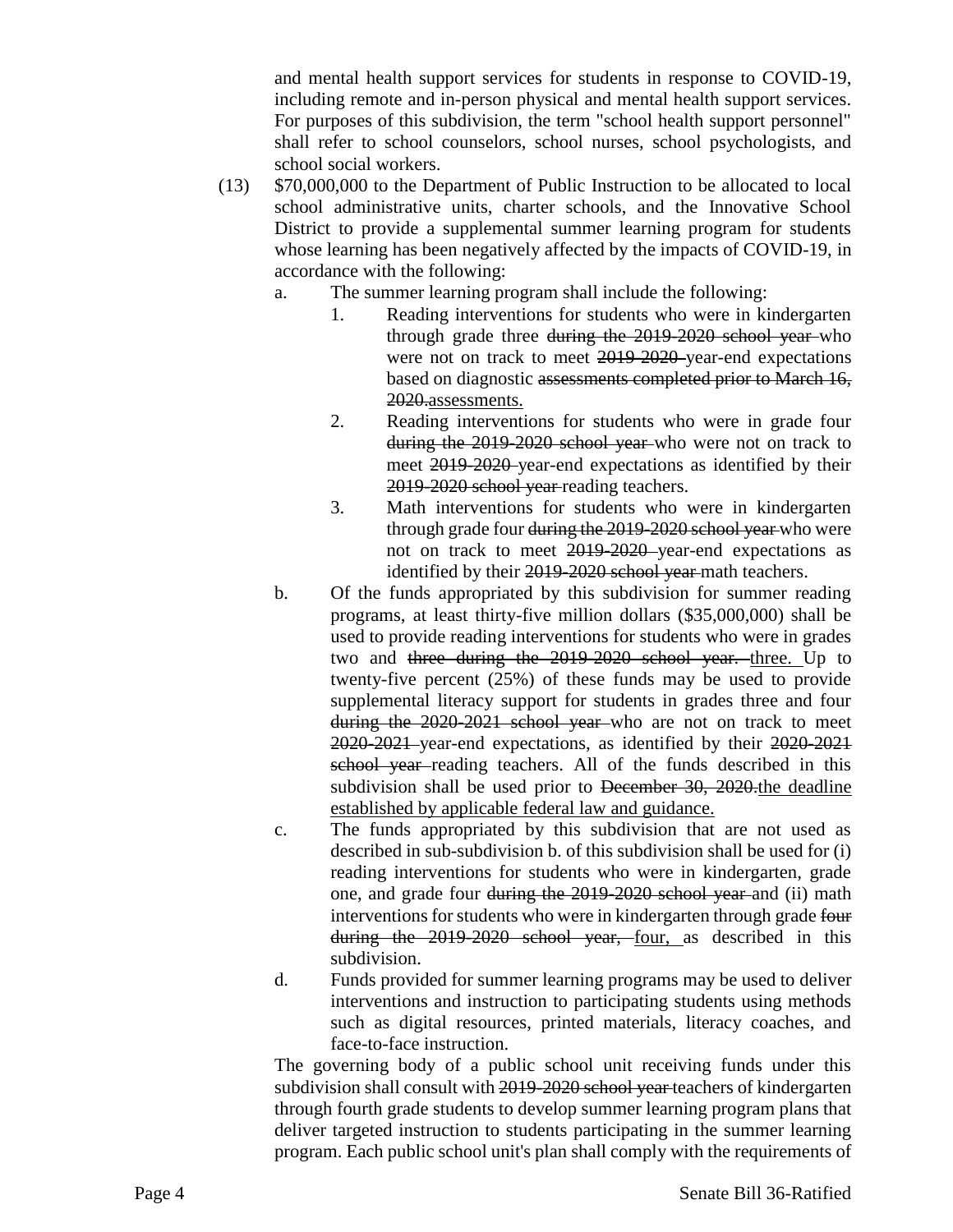any executive order in effect at the time of the summer learning program, including requirements on the use of public school buildings, and shall comply with social distancing and other public health guidelines provided by the Department of Health and Human Services. No later than June 22, 2020, local Local school administrative units and the Innovative School District shall submit their summer learning program plans to the Department of Public Instruction (Department). The Department may provide feedback as necessary to ensure that each summer learning program provides instruction and interventions as required by this section. Each public school unit shall begin its summer learning program in accordance with its plan as developed pursuant to this subdivision and shall not delay the start of its summer learning program pending feedback from the Department.

Summer learning programs shall not be included in scheduled instructional time for the 2020-2021 school year calendar, time, but shall provide a supplement to that instruction in order to better prepare students for academic success during the 2020-2021 school year, success, despite the impacts of COVID-19. Each public school unit receiving funds under this subdivision is encouraged to identify or prepare resources and strategies that parents or guardians can provide at home for students who qualify for a summer learning program and who (i) do not attend or (ii) attend and would like additional material. Parents or guardians of students who qualify for summer learning programs shall make the final decision regarding student attendance at summer learning programs.

No later than February 15, 2021, and February 15, 2022, the State Board of Education shall report to the Joint Legislative Education Oversight Committee on the implementation of this subdivision and the use of funds for summer learning programs. The State Board shall submit with its report a copy of each summer learning program plan submitted and shall include any other data deemed by the State Board to be useful to the Joint Legislative Education Oversight Committee in evaluating the delivery of summer learning programs.

- …
- (18) \$5,000,000 to the Department of Public Instruction for the Extended Learning and Integrated Student Supports Competitive Grant Program (Program) for the 2019-2020 and 2020-2021 fiscal years. (Program). Of these funds, the Department of Public Instruction may use up to two hundred thousand dollars (\$200,000) to administer the Program. The purpose of the Program is to fund high-quality, independently validated extended learning and integrated student support service programs for at-risk students whose learning has been negatively affected by COVID-19 impacts. The programs funded shall raise standards for student academic outcomes by focusing on the following: …

Grants shall be used to award funds for new or existing eligible programs for at-risk students operated by (i) nonprofit corporations and (ii) nonprofit corporations working in collaboration with local school administrative units. Grant participants are eligible to receive grants in an amount of up to five hundred thousand dollars (\$500,000) each year. Programs should focus on serving (i) at-risk students not performing at grade level as demonstrated by statewide assessments or not on-track to meet year-end expectations as of March 16, 2020, expectations, as demonstrated by existing indicators, including teacher identification, (ii) students at risk of dropout, and (iii) students at risk of school displacement due to suspension or expulsion as a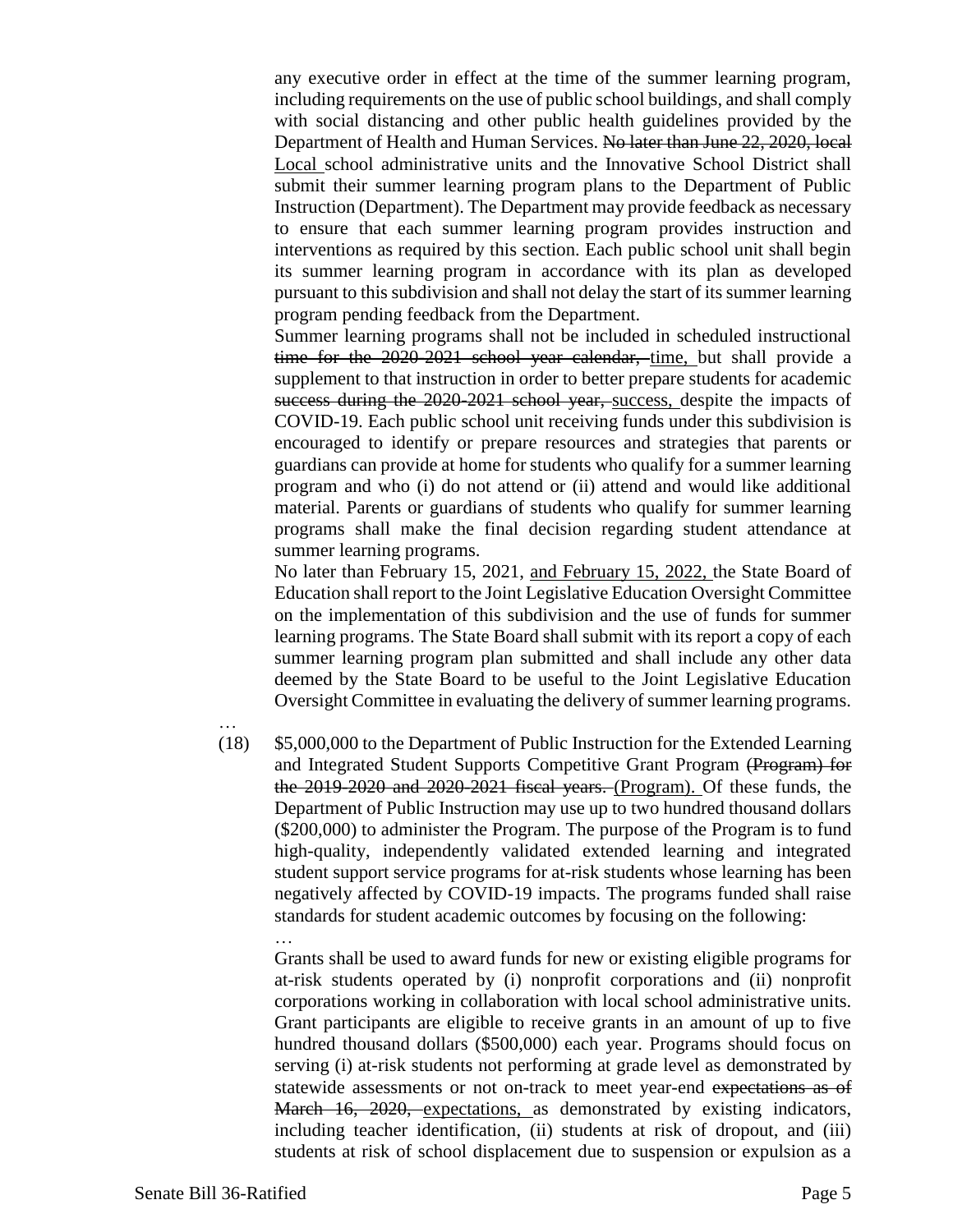result of antisocial behaviors. Priority consideration shall be given to applications demonstrating models that focus services and programs in schools that are identified as low-performing, pursuant to G.S. 115C-105.37. A grant participant shall provide certification to the Department of Public Instruction that the grants received under the program shall be matched on the basis of three dollars (\$3.00) in grant funds for every one dollar (\$1.00) in nongrant funds. Matching funds shall not include State funds. The Department shall also give priority consideration to an applicant that is a nonprofit corporation working in partnership with a local school administrative unit resulting in a match utilizing federal funds under Part A of Title I of the Elementary and Secondary Education Act of 1965, as amended, or Title IV of the Higher Education Act of 1965, as amended, and other federal or local funds. Matching funds may include in-kind contributions for up to fifty percent (50%) of the required match. A nonprofit corporation may act as its own fiscal agent for the purposes of this Program. Grant recipients shall report to the Department of Public Instruction for the year in which grant funds were expended on the progress of the Program, including alignment with State academic standards, data collection for reporting student progress, the source and amount of matching funds, and other measures. Grant recipients shall also submit a final report on key performance data, including statewide test results, attendance rates, graduation rates and promotion rates, and financial sustainability of the program. The Department of Public Instruction shall provide a report on the Program to the Joint Legislative Education Oversight Committee by February 15, 2021. 2021, and February 15, 2022. The report shall include the results of the Program and recommendations regarding effective program models, standards, and performance measures based on student performance; leveraging of community-based resources to expand student access to learning activities; academic and behavioral support services; and potential opportunities for the State to invest in proven models for future grants programs.

- …
- (32) \$12,425,000 to OSBM to allocate to North Carolina Association of Free and Charitable Clinics (NCAFCC), a nonprofit organization, to be used for distribution to its member clinics to cover the cost of eligible health services provided during the COVID-19 emergency and other costs allowed pursuant to federal guidance. By August 1, 2020, and by November 1, 2020, April 1, 2021, and every four months thereafter until all funds are expended, NCAFCC shall report to the Joint Legislative Oversight Committee on Health and Human Services and the Fiscal Research Division on a plan for allocating the funds received under this subdivision subdivision, and by February 1, 2021, and February 1, 2022, on the use of these funds by recipients.
- …

- (34) \$12,425,000 to OSBM to allocate to North Carolina Community Health Center Association (NCCHCA), a nonprofit organization, to be used as follows:
	- b. The remainder for distribution to its member health centers to cover the cost of eligible health services provided during the COVID-19 emergency and other costs allowed pursuant to federal guidance. By August 1, 2020, and by November 1, 2020, April 1, 2021, and every four months thereafter until all funds are expended, the NCCHCA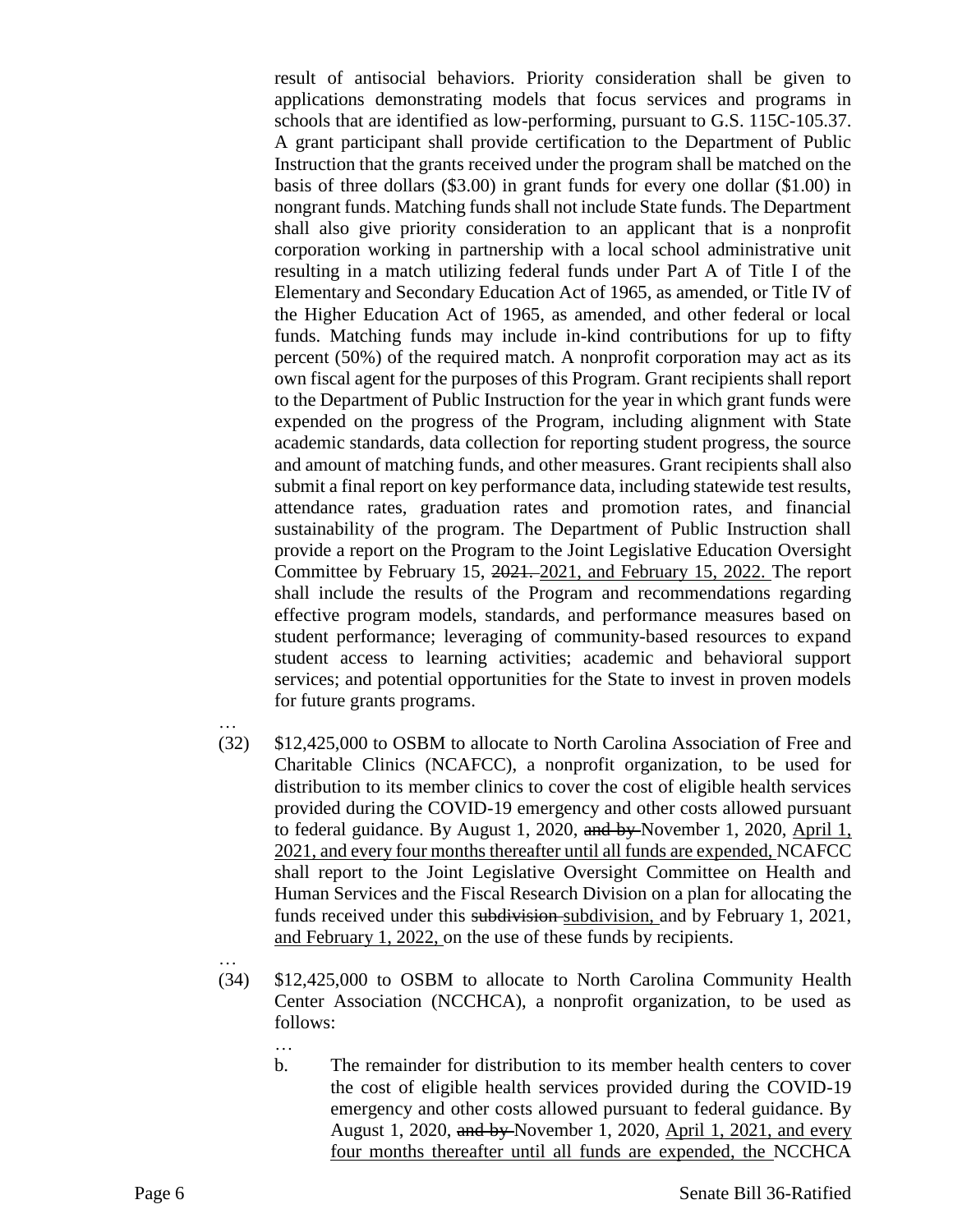shall report to the Joint Legislative Oversight Committee on Health and Human Services and the Fiscal Research Division on a plan for allocating the funds received under this subdivision, subdivision, and by February 1, 2021, and February 1, 2022, on the use of these funds by recipients.

… (39) \$65,000,000 to OSBM to establish the COVID-19 Rural Hospitals Relief Fund. OSBM shall allocate the monies in the fund as grants to hospitals designated as critical access hospitals by the Centers for Medicare and Medicaid Services and to hospitals located in (i) a tier 1 county or (ii) a tier 2 county with a population of less than 150,000. These funds shall be used to offset expenses incurred for providing patient care in North Carolina to respond to the COVID-19 pandemic. OSBM shall award grants in an amount equal to at least \$350,000 for each eligible critical access hospital and in an amount equal to at least \$250,000 for each eligible hospital located in a tier 1 or tier 2 county. OSBM shall use any remaining funds to increase the amount of the grants awarded to these hospitals based on a pro rata share of the 2018 hospital operating costs for these hospitals. Grant recipients shall not use these funds for any purpose other than to offset the following costs related to patient care provided in North Carolina as a result of the COVID-19 pandemic: …

As a condition of receiving the funds allocated in this subdivision, each grant recipient shall submit a detailed written report to the House Appropriations Subcommittee on Health and Human Services, the Senate Appropriations Committee on Health and Human Services, and the Joint Legislative Oversight Committee on Health and Human Services by December 1, 2020, and by February 1, 2022, that contains a breakdown of all expenditures from the funds received under this subdivision; and the total amount of funds received from the Provider Relief Fund provided for in P.L. 116-136 and any other COVID-19 Recovery Legislation or other legislation enacted by Congress during calendar year 2020 or 2021 to support the national response to COVID-19.

(40) \$15,000,000 to OSBM to establish the COVID-19 Teaching Hospitals Relief Fund. OSBM shall allocate the monies in the fund as grants to the five hospitals located within the State that are classified as teaching hospitals by the Centers for Medicare and Medicaid Services (Wake Forest Baptist Medical Center, Duke University Hospital, University of North Carolina at Chapel Hill Medical Center, Vidant Medical Center, and Central Harnett Hospital) for the purpose of offsetting expenses incurred for providing patient care in North Carolina as a result of the COVID-19 pandemic. OSBM shall award grants in an amount equal to \$3,000,000 to each eligible teaching hospital. Grant recipients shall not use these funds for any purpose other than the following to offset costs related to patient care provided in North Carolina to respond to the COVID-19 pandemic:

As a condition of receiving the funds allocated in this subdivision, each grant recipient shall submit a detailed written report to the House Appropriations Subcommittee on Health and Human Services, the Senate Appropriations Committee on Health and Human Services, and the Joint Legislative Oversight Committee on Health and Human Services by December 1, 2020, and by February 1, 2022, that contains (i) a breakdown of all expenditures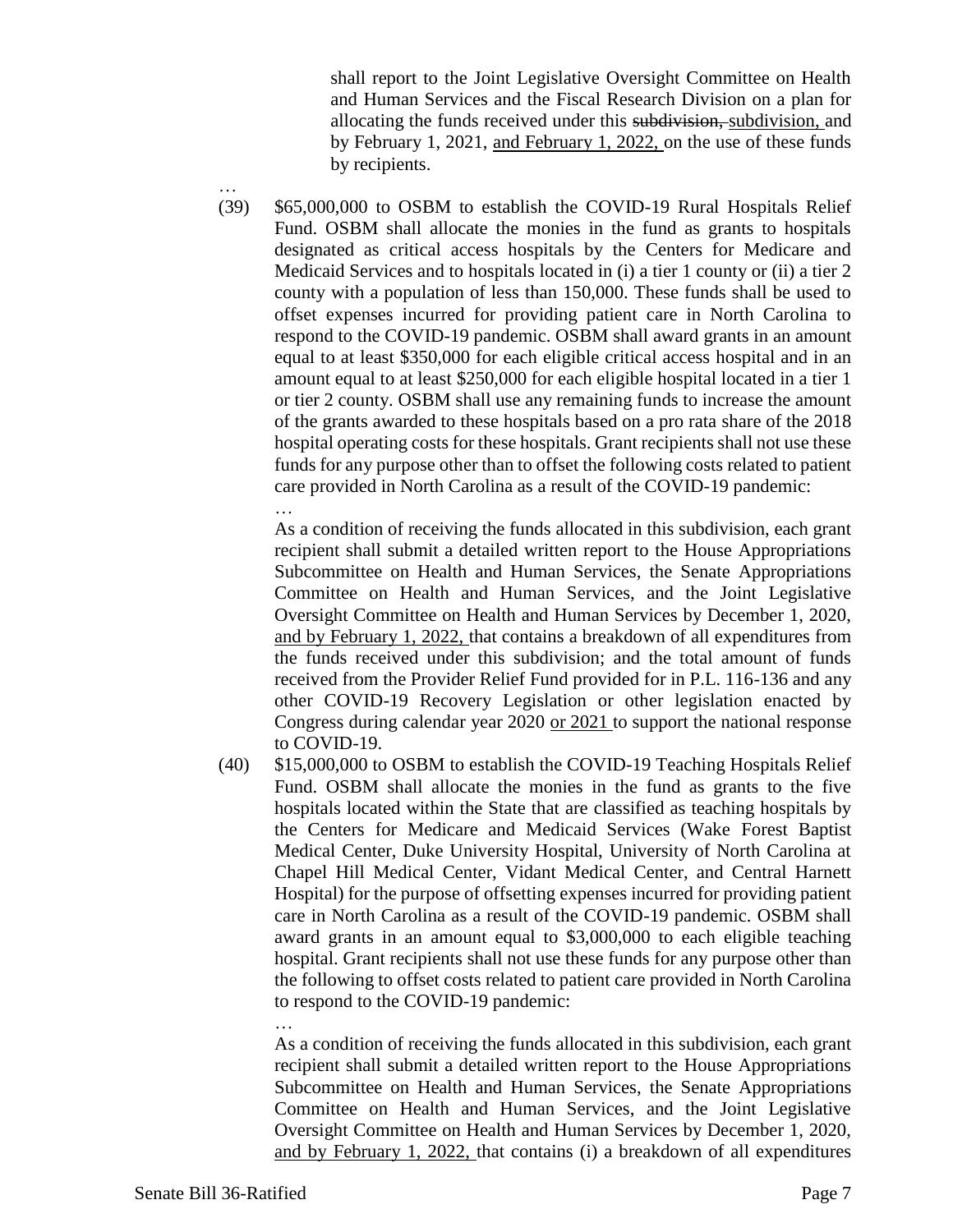from the appropriated funds received under this section by the categories listed in this subdivision and (ii) the total amount of funds received from the Provider Relief Fund provided for in P.L. 116-136 and any other COVID-19 Recovery Legislation or other federal legislation enacted by Congress during calendar year 2020 or 2021 to support the national response to COVID-19.

(41) \$15,000,000 to OSBM to establish the COVID-19 General Hospitals Relief Fund. OSBM shall allocate the monies in the fund as grants to hospitals located within the State that are not eligible for grants under subdivision (39) or (40) of this section, for the purpose of offsetting expenses incurred for providing care to patients in North Carolina as a result of the COVID-19 pandemic. OSBM shall award grants to eligible general hospitals based on a pro rata share of the 2018 hospital operating costs for these hospitals. Grant recipients shall not use these funds for any purpose other than to offset the following costs related to patient care provided in North Carolina to respond to the COVID-19 pandemic:

…

As a condition of receiving the funds allocated in this subdivision, each grant recipient shall submit a detailed written report to the House Appropriations Subcommittee on Health and Human Services, the Senate Appropriations Committee on Health and Human Services, and the Joint Legislative Oversight Committee on Health and Human Services by December 1, 2020, and by February 1, 2022, that contains (i) a breakdown of all expenditures from the appropriated funds received under this section by the categories listed in this subdivision and (ii) the total amount of funds received from the Provider Relief Fund provided for in P.L. 116-136 and any other COVID-19 Recovery Legislation or other legislation enacted by Congress during calendar year 2020 or 2021 to support the national response to COVID-19.

… (46) \$9,000,000 to the Department of Information Technology to use for the Growing Rural Economies with Access to Technology Fund to provide supplementary project funding to enable funding for all qualifying GREAT program applications. GREAT program grant applications received on or before April 1, 2020, that meet the criteria established pursuant to G.S. 143B-1373 shall be eligible to receive the supplementary funding in accordance with this subdivision. Applications that may have been eliminated as a result of the scoring process or that may have contained proposed project areas that overlap with other applications may submit a revision to an existing application to the Department to qualify for funding under this subdivision. An applicant awarded a grant shall, upon finalizing the agreement, receive an initial lump sum grant fund disbursement equal to the total grant award amount minus amounts assessed to the grant recipient for the matching requirement in G.S. 143B-1373(j). A grant recipient receiving the initial lump sum disbursement must provide evidence satisfactory to the Department that the recipient is financially solvent and has been providing broadband service in this State for at least two years and an attestation that the project will be completed pursuant to the agreement. Funds allocated under this subsection that remain unawarded on or after September 1, 2020, may be awarded for GREAT program grants that may be awarded by the Department in a special supplementary grant process occurring after October 1, 2020.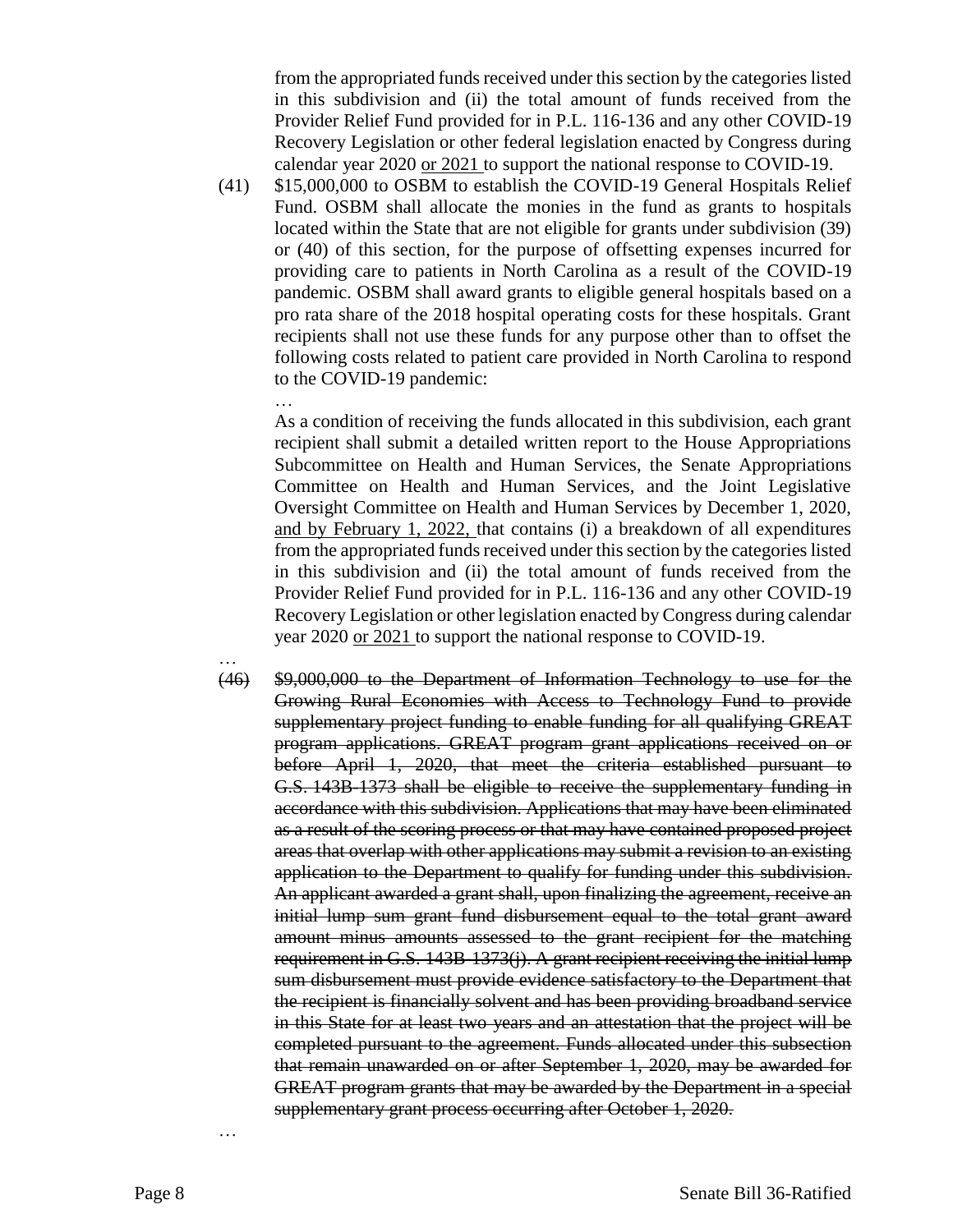- (63) \$27,000,000 to the Department of Public Instruction to provide personal protective equipment for public schools, in response to the COVID-19 pandemic, to facilitate in-person instruction for the 2020-2021 school year. instruction. Personal protective equipment provided pursuant to this subdivision shall meet applicable federal standards and guidelines from the Centers for Disease Control and Prevention. Funds allocated pursuant to this subdivision may also be used to provide COVID-19 testing for public schools.
- (68) \$7,000,000 to OSBM to be allocated as grants in equal amounts to the following hospitals: (i) Good Hope Hospital, Inc., (ii) Lake Norman Regional Medical Center, (iii) Cape Fear Valley Health Hoke Hospital, (iv) Catawba Valley Medical Center, (v) Davis Regional Medical Center, (vi) Carolinas Healthcare System Blue Ridge, and (vii) AdventHealth Hendersonville. These funds shall be used to offset expenses incurred for providing patient care in North Carolina to respond to the COVID-19 pandemic. Grant recipients shall not use these funds for any purpose other than to offset the following costs related to patient care provided in North Carolina as a result of the COVID-19 pandemic:

… As a condition of receiving the funds allocated in this subdivision, each grant recipient shall submit a detailed written report to the House Appropriations Subcommittee on Health and Human Services, the Senate Appropriations Committee on Health and Human Services, and the Joint Legislative Oversight Committee on Health and Human Services by December 1, 2020, and February 1, 2022, that contains a breakdown of all expenditures from the funds received under this subdivision and the total amount of funds received from the Provider Relief Fund provided for in P.L. 116-136 and any other COVID-19 recovery legislation or other legislation enacted by Congress during calendar year 2020 or 2021 to support the national response to COVID-19.

(69) \$2,500,000 to OSBM to allocate to any county designated as a development tier two area, as defined in G.S. 143B-437.08, with a population of less than 150,000, that has a hospital located within its borders meeting all of the following criteria: (i) provided care to patients in North Carolina related to the COVID-19 pandemic, (ii) is not affiliated with a university health system, and (iii) filed a petition in U.S. Bankruptcy Court seeking relief under Chapter 11 of the U.S. Bankruptcy Code within the five-month period preceding the effective date of this section. The county shall distribute these allocated funds to each eligible hospital for the purpose of offsetting expenses incurred for providing care to patients in North Carolina as a result of the COVID-19 pandemic. Any county, county officer, county official, or county employee who uses these allocated funds for any purpose other than the purpose specified in this subdivision shall be subject to a civil action by the State and held personally liable to reimburse the State. These funds shall be used to offset expenses incurred for providing patient care in North Carolina to respond to the COVID-19 pandemic. Grant recipients shall not use these funds for any purpose other than to offset the following costs related to patient care provided in North Carolina as a result of the COVID-19 pandemic:

… As a condition of receiving the funds allocated in this subdivision, each grant recipient shall submit a detailed written report to the House Appropriations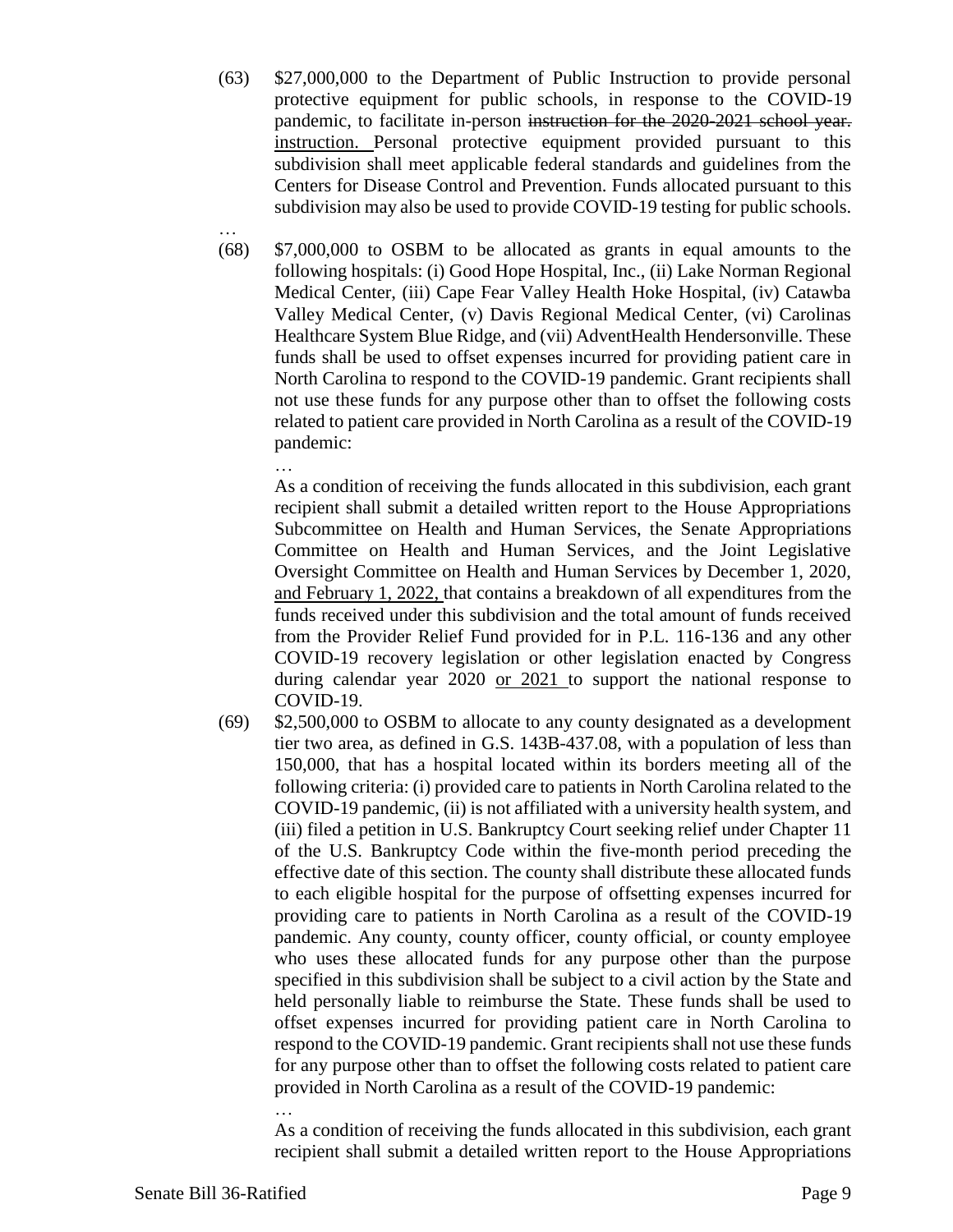Subcommittee on Health and Human Services, the Senate Appropriations Committee on Health and Human Services, and the Joint Legislative Oversight Committee on Health and Human Services by December 1, 2020, and by February 1, 2022, that contains a breakdown of all expenditures from the funds received under this subdivision and the total amount of funds received from the Provider Relief Fund provided for in P.L. 116-136 and any other COVID-19 recovery legislation or other legislation enacted by Congress during calendar year 2020 or 2021 to support the national response to COVID-19.

- (86) \$6,500,000 to the Board of Governors of The University of North Carolina to be allocated to the State Education Assistance Authority (Authority) to be used to provide scholarships as an alternative educational option for certain students with disabilities during the COVID-19 pandemic. The Authority shall award scholarship funds as follows:
	- a. The Authority shall first award scholarship funds to eligible students who (i) had applied for scholarship funds for the 2020-2021 school year within the application deadlines established by the Authority and (ii) had not been awarded scholarship funds as of the date this act becomes law according to the following:
		- 1. For applications for the Personal Education Savings Account Program, established pursuant to Article 41 of Chapter 115C of the General Statutes, the sum of three million six hundred fifty thousand dollars (\$3,650,000). Scholarship funds shall be disbursed for the fall semester and spring semesters of the 2020-2021 school year only, in accordance with the amounts set forth in G.S. 115C-592. Notwithstanding G.S. 115C-592, a student who receives an award of scholarship funds for the fall or spring semester of the 2020-2021 school year pursuant to this subdivision who applies for a scholarship for the 2021-2022 school year shall not receive priority in the award of a scholarship under G.S. 115C-592(a)(1).
		- 2. For applications for the Special Education Scholarships for Students with Disabilities Program, established pursuant to Part 1H of Article 9 of Chapter 115C of the General Statutes, the sum of two million eight hundred fifty thousand dollars (\$2,850,000). Scholarship funds shall be disbursed for the fall semester and spring semesters of the 2020-2021 school year only, in accordance with the amounts set forth in G.S. 115C-112.6. Notwithstanding G.S. 115C-112.5(2)f., a student who receives an award of scholarship funds for the fall or spring semester of the 2020-2021 school year pursuant to this subdivision who applies for a scholarship for the 2021-2022 school year (i) shall be deemed to meet the eligibility requirements of G.S. 115C-112.5(2)f.1. and (ii) shall not receive priority in the award of a scholarship under G.S. 115C-112.6(a2)(1).
	- b. After awarding scholarship funds pursuant to sub-subdivision a. of this subdivision, the Authority shall, to the extent feasible, distribute any remaining funds as scholarship funds to additional eligible students for the fall or spring semester of the 2020-2021 school year, including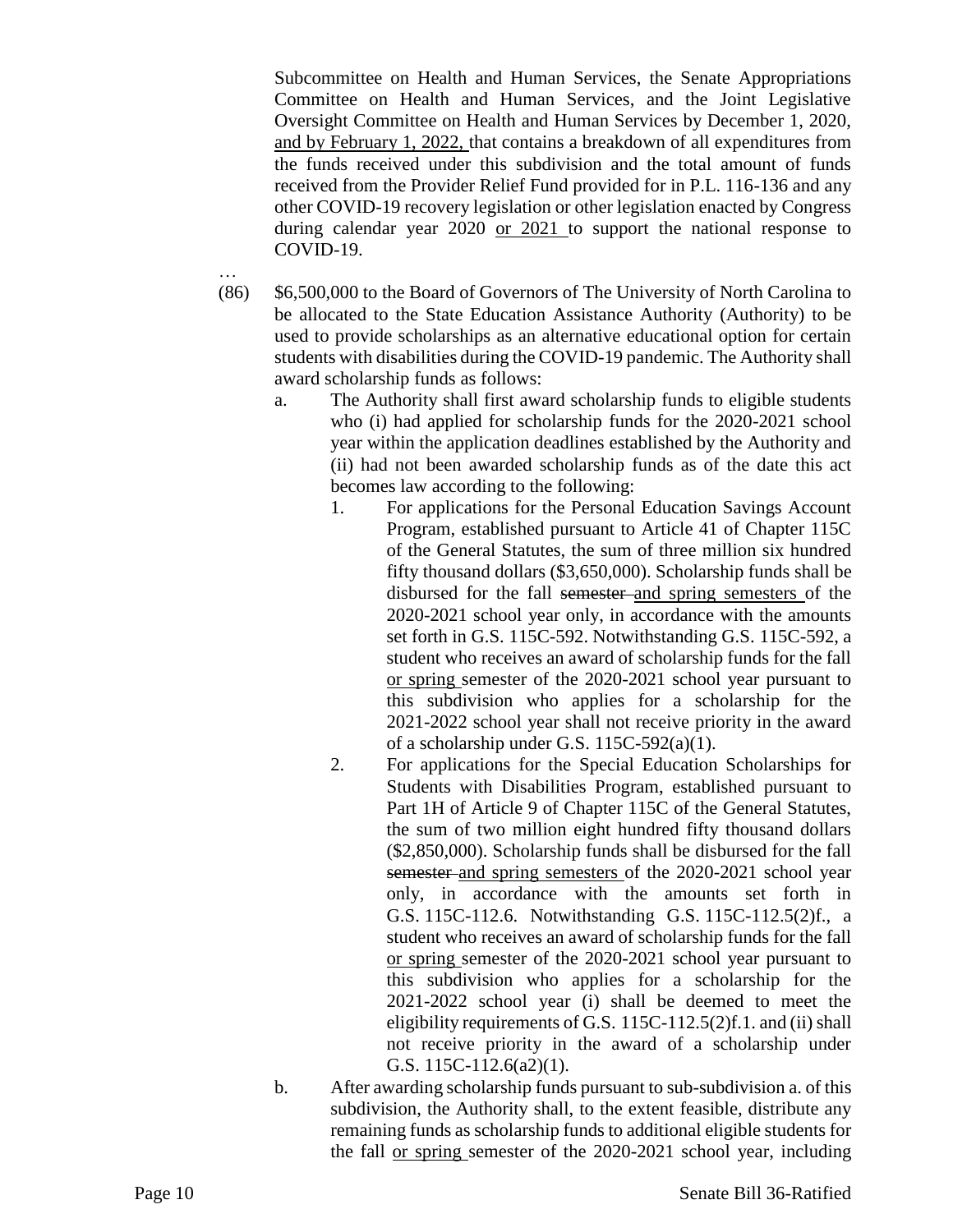reopening the application period under the Personal Education Savings Account Program or the Special Education Scholarships for Students with Disabilities Program or both. The provisions of this subdivision shall apply to the award of any additional scholarship funds under those programs.

- (103a) \$19,850,000 to YMCA of the Triangle Area, Inc., (YMCA) for the North Carolina Alliance of YMCAs (Alliance) which shall develop and administer a grant program to facilitate remote learning opportunities during the COVID-19 pandemic. For purposes of the grant program, the YMCA shall serve only as the fiscal agent for the Alliance. The following shall apply to the grant program developed and administered by the Alliance pursuant to this subdivision:
	- …

…

…

- e. Applicants shall demonstrate the ability to use all grant funds before December 30, 2020 the deadline established by applicable federal law and guidance.
- … (111) \$500,000 to OSBM to provide a grant to Triangle Residential Options for Substance Abusers, Inc., a nonprofit corporation, to be used for (i) offsetting increased operational expenses incurred for providing comprehensive residential substance use disorder treatment associated with the COVID-19 pandemic, for the period beginning March 1, 2020, and ending December 30, 2020, on the deadline established by federal law and guidance and (ii) any other COVID-19 related losses or expenses incurred during that time period, as allowed under the Coronavirus Aid, Relief, and Economic Security (CARES) Act, P.L. 116-136.
- (112) \$1,000,000 to OSBM to be allocated to the Nurse Family Partnership, a nonprofit corporation located in North Carolina, to help offset COVID-19 related expenses incurred for the following services provided and supplies used within the State between March 1, 2020, and <del>December 30, 2020:</del> the deadline established by federal law and guidance:
- (114e) \$23,000,000 to OSBM, one-half to be allocated to the North Carolina Health Care Facilities Association (NCHCFA) and one-quarter each to be allocated to the North Carolina Senior Living Association (NCSLA) and North Carolina Assisted Living Association (NCALA). NCHCFA shall use its allocated funds to purchase and distribute, free of charge, to licensed skilled nursing facilities; and the NCSLA and NCALA shall use its allocated funds to purchase and distribute, free of charge, to licensed adult care homes and family care homes, as those terms are defined in Article 1 of Chapter 131D of the General Statutes, the following materials to their member facilities:

… The NCSLA and NCALA shall collaborate together to assure equitable distribution of the materials described in this subdivision to adult care homes and family care homes. By February 1, 2021, by April 1, 2021, and by February 1, 2022, the NCSLA, NCHCFA, and NCALA shall each submit a report on their use of these allocated funds to the Joint Legislative Oversight Committee on Health and Human Services and the Fiscal Research Division.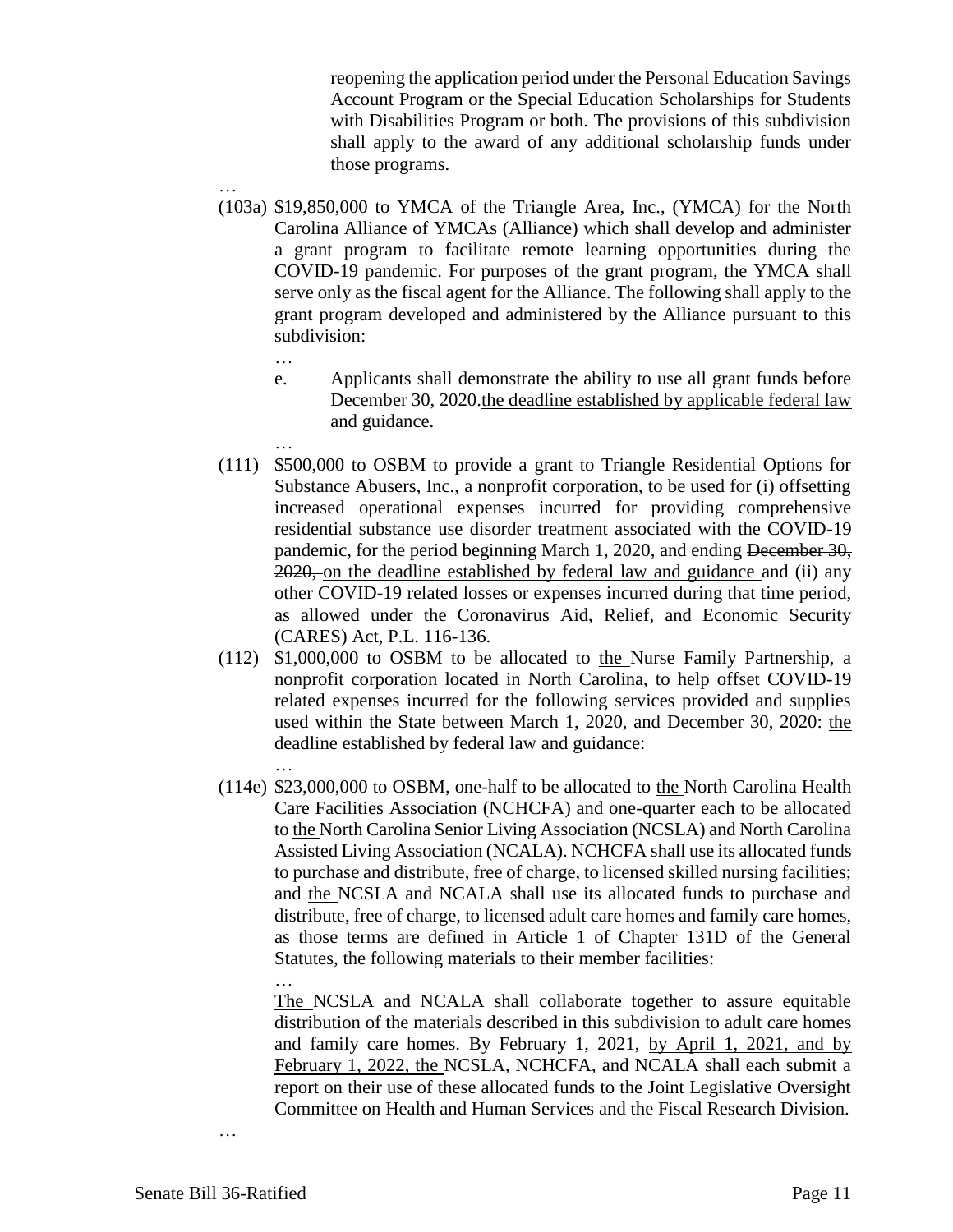(115) \$30,000,000 to the Department of Information Technology to use for the Growing Rural Economies with Access to Technology Fund to provide funding for a special supplementary GREAT Act grant process in accordance with Section 4.17 of this act."

**SECTION 3.3.** Section 1.7 of S.L. 2020-4, as amended by Section 2.1(a) of S.L. 2020-80, reads as rewritten:

**"SECTION 1.7.(a)** In addition to any report required under this act or any other law,  $\overrightarrow{OSBM}$ the North Carolina Pandemic Recovery Office established in Section 4.3 of this act shall provide a report to the Joint Legislative Commission on Governmental Operations and the Fiscal Research Division by April March 1, 2021, detailing the use of funds allocated under Section 3.3 of this act.from the Fund. For each allocation from the Fund, the Pandemic Recovery Office shall report the following:

- (1) The amount disbursed as of December 30, 2020.
- (2) The amount expended as of December 30, 2020.
- (3) The amount obligated as of December 30, 2020.
- (4) The amount, if any, reallocated pursuant to Section 1.9 of S.L. 2020-97 as of December 30, 2020. For each reallocation, the report shall clearly identify where the funds were reallocated from, the amount the original allocation was reduced by, the activity or activities the funds were reallocated to, and the amount the activity or activities were increased by.
- (5) The amount remaining to be spent as of December 30, 2020.
- (6) The number of full-time equivalent (FTE) established by State agencies with funds allocated from the Fund. For each FTE established, the report shall include a position number, the position status, the date the position was established, the hire date, and the date on which the position is to be abolished. (7) A brief description as to how each allocation was used.

"**SECTION 1.7.(b)** Beginning April 10, 2021, the Pandemic Recovery Office shall submit a monthly report to the Joint Legislative Commission on Governmental Operations and the Fiscal Research Division on allocations from the Fund that were not fully expended as of December 30, 2020. A final report is due no later than 30 days after the date of the final expenditure of funds allocated from the Fund.

"**SECTION 1.7.(c)** Additionally, each Beginning April 1, 2021, each State agency or department that receives federal grant funds under Section 4.1 of this act shall provide submit a quarterly report to the Joint Legislative Commission on Governmental Operations and the Fiscal Research Division no later than 90 days from the day the grant period ends detailing the use of funds. The report required from OSBM under this section shall include the amount of funds allocated to each State agency, State department, and nonprofit organization; how the funds were used by each State agency, State department, and nonprofit organization; and the amount of funds allocated to each State agency, State department, and nonprofit organization that remained unspent as of December 30, 2020. detailing the use of funds. The report required from each State agency or department that receives federal grant funds under Section 4.1 of this act this subsection shall include the amount of funds granted, the source of the funds, how the funds were used, and the amount of funds that remained unspent at the end of the grant period. The quarterly report required under this subsection shall end upon submission of the final report from each State agency or department, which shall be no later than 90 days from the date the grant period ends for the relevant funds."

**SECTION 3.4.** Section 4.2C(f) of S.L. 2020-4, as enacted by Section 1.1(e) of S.L. 2020-80, reads as rewritten:

"**SECTION 4.2C.(f)** In consultation with participating judicial districts and the East Carolina University Department of Criminal Justice, Caitlyn's Courage, Inc., shall report on the effectiveness of the pilot programs created by this section to the Joint Legislative Oversight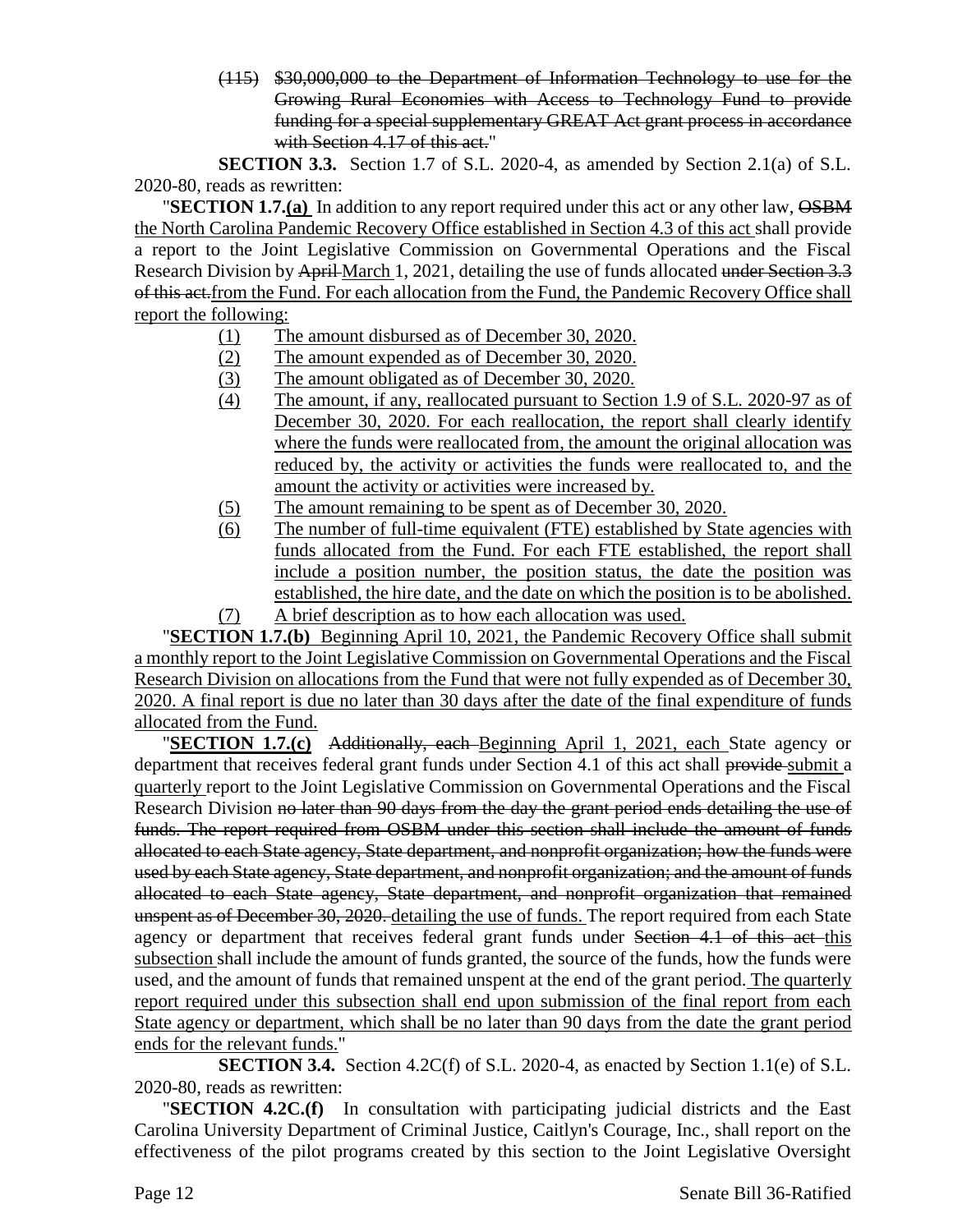Committee on Justice and Public Safety, the Joint Legislative Oversight Committee on Health and Human Services, and the Fiscal Research Division of the North Carolina General Assembly in an interim report by April 1, 2021.2021, and in a final report by April 1, 2022."

**SECTION 3.5.** Section 4.3 of S.L. 2020-4 reads as rewritten:

"**SECTION 4.3.(a)** OSBM shall establish a temporary North Carolina Pandemic Recovery Office (Office) to oversee and coordinate funds made available under COVID-19 Recovery Legislation. This Office shall also provide technical assistance and ensure coordination of federal funds received by State agencies and local governments and ensure proper reporting and accounting of all funds. The authorization set forth in this section expires 12 months from the effective date of this act, on December 31, 2021, and the Office shall cease to operate upon expiration of the authorization.

"**SECTION 4.3.(b)** Beginning March 1, 2021, and ending on the date the Office ceases to operate under subsection (a) of this section, the Office shall submit a monthly report to the Joint Legislative Commission on Governmental Operations and the Fiscal Research Division that includes each of the following:

- (1) For each month since March 1, 2020, the number of staff hired to support the Office's duties and responsibilities, including the position numbers, whether the position is permanent or temporary, the start date and end date for each temporary position, the funding source for each position, and the total amount of funds spent on salary and benefits for personnel.
- (2) For each month since March 1, 2020, an accounting of nonpersonnel expenditures.
- (3) A description of the Office's activities during the 2020 calendar year.
- (4) A description of the Office's activities related to the Fund that remain to be completed in the 2021 calendar year.

"**SECTION 4.3.(c)** The General Assembly finds that the need for a fully staffed Office declines as funds from the Fund are expended and reports are submitted to the federal government. Therefore, the Office shall reduce its level of staffing accordingly as the duties and responsibilities of the Office decline."

**SECTION 3.6.** Section 4.15(f) of S.L. 2020-4, as enacted by Section 1.3 of S.L. 2020-97, reads as rewritten:

"**SECTION 4.15.(f)** Study. – Up to \$50,000 of the funds allocated by this section may be used by the Department to study issues arising from the COVID-19 pandemic with transportation and product diversification within the North Carolina dairy industry. The Department shall report its findings and any recommendations for legislative action to the Joint Legislative Oversight Committee on Agriculture and Natural and Economic Resources and the Fiscal Research Division no later than April 1, 2022. Nothing in this subsection shall be construed as allowing the expenditure of funds from the Coronavirus Relief Fund past December 30, 2020."

**SECTION 3.7.** Section 8 of S.L. 2020-64 reads as rewritten:

"…

"**SECTION 8.(b)** Transfer. – The State Controller shall transfer the sum of six hundred forty-five eighty-four million four hundred thousand dollars (\$645,400,000) (\$684,400,000) from the Coronavirus Relief Reserve established in Section 2.1 of S.L. 2020-4 to the Coronavirus Relief Fund established in Section 2.2 of that same act.

"**SECTION 8.(c)** Appropriation. – There is appropriated from the Coronavirus Relief Fund to the Office of State Budget and Management (OSBM) the sum of six hundred forty-five eighty-four million four hundred thousand dollars (\$645,400,000) (\$684,400,000) in nonrecurring funds for the 2020-2021 fiscal year to be used to offset General Fund appropriations across State government for allowable expenditures of funds from the Coronavirus Relief Fund.

"**SECTION 8.(d)** Creation of Reserve. – There is created in the General Fund a Statewide Reserve for Appropriations (Reserve) (Budget Code: 190XX). The Reserve shall have a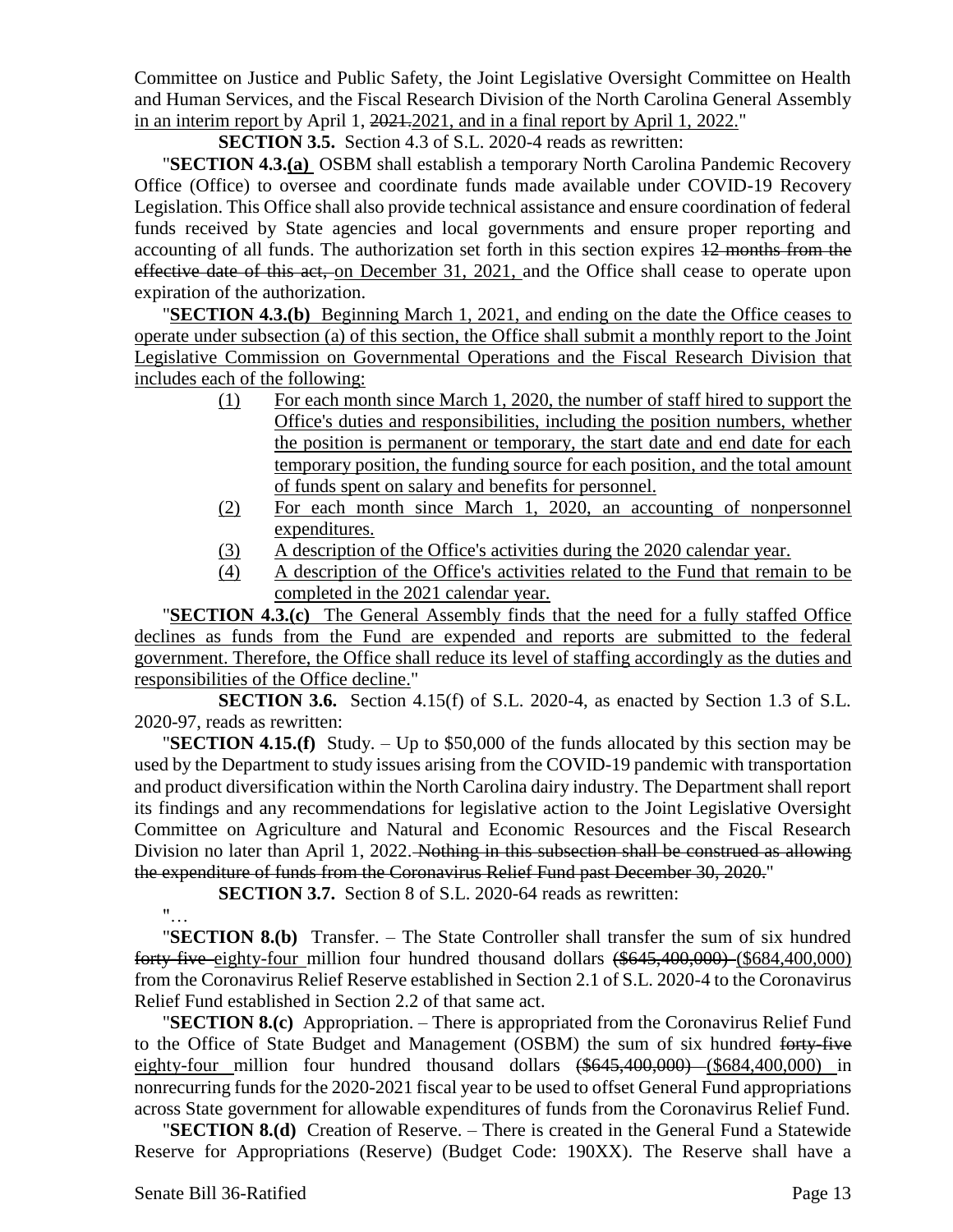beginning negative appropriation balance of six hundred forty-five eighty-four million four hundred thousand dollars (\$645,400,000). (\$684,400,000). By December 30, 2020, June 30, 2021, the Reserve shall have a balance of zero dollars (\$0.00).

…."

**SECTION 3.8.(a)** Section 3.1 of S.L. 2020-4, as amended by Section 1 of S.L. 2020-32, Section 1.1(b) of S.L. 2020-80, and Section 1.1(a) of S.L. 2020-97, reads as rewritten:

"**SECTION 3.1.** Transfer of Funds from Reserves to Relief Fund. – The State Controller shall transfer the sum of two billion three hundred sixty-three-twenty-four million three hundred ninety thousand six hundred forty-six dollars  $(*2,363,390,646)$   $(*2,324,390,646)$  for the 2019-2020 fiscal year from the Reserve established in Section 2.1 of this act, and the sum of three hundred million dollars (\$300,000,000) for the 2019-2020 fiscal year from the Local Government Coronavirus Relief Reserve established in Section 2.3 of this act, to the Fund established in Section 2.2 of this act. All interest earned on funds held in the Reserve shall be transferred to the Coronavirus Relief Fund."

**SECTION 3.8.(b)** Section 3.2 of S.L. 2020-4, as amended by Section 2 of S.L. 2020-32, Section 1.1(c) of S.L. 2020-80, and Section 1.1(b) of S.L. 2020-97, reads as rewritten:

"**SECTION 3.2.** Appropriation of Funds from Relief Fund to OSBM. – There is appropriated from the Fund to OSBM the sum of two billion six hundred sixty-three twenty-four million three hundred ninety thousand six hundred forty-six dollars (\$2,663,390,646) (\$2,624,390,646) in nonrecurring funds for the 2019-2020 fiscal year to be allocated and used as provided in Section 3.3 of this act. The funds appropriated in this section shall not revert at the end of the 2019-2020 fiscal year. Notwithstanding any provision of law to the contrary in this act or any other act appropriating funds from the Fund, funds appropriated from the Fund shall (i) remain available to expend until the deadline established by applicable federal law or guidance and (ii) be returned in accordance with that applicable federal law or guidance if unexpended by that deadline."

**SECTION 3.9.** Section 4(b) of S.L. 2020-27 reads as rewritten:

"**SECTION 4.(b)** There is appropriated from the Coronavirus Relief Fund to the Office of State Budget and Management (OSBM) the sum of twenty-two million dollars (\$22,000,000) in nonrecurring funds for the 2020-2021 fiscal year to be allocated to the Department of Public Instruction to fund an increase in Average Daily Membership (ADM), as reflected in the revised allotted 2020-2021 fiscal year ADM, for low-wealth counties due to the impacts of COVID-19. These funds shall be available for expenditure until the deadline established by applicable federal law and guidance."

**SECTION 3.10.** Section 8(b) of S.L. 2020-79 reads as rewritten:

"**SECTION 8.(b)** Appropriation. – There is appropriated from the Coronavirus Relief Fund to the Office of State Budget and Management (OSBM) the sum of four million eight hundred thousand dollars (\$4,800,000) in nonrecurring funds for the 2020-2021 fiscal year to the Board of Governors of The University of North Carolina to be allocated to the Southern Regional Area Health Education Center (SR AHEC) to be used for residencies in the SR AHEC service areas and for COVID-19 related response activities. These funds shall be available for expenditure until the deadline established by applicable federal law and guidance."

**SECTION 3.11.** Section 4.2D(d) of S.L. 2020-4, as enacted by Section 1.1.(e) of S.L. 2020-80, reads as rewritten:

"**SECTION 4.2D.(d)** Reporting Requirements. – The local school administrative units participating in the pilot shall provide a report by May 1, 2021, to the Office on implementation of the pilot for that school year, including (i) the use of the funds described in subsection (c) of this section, (ii) the number of students impacted by the pilot and the number of students pursing STEM-related CTE career pathways as a result of the pilot, measured by the number of students declaring interest in a career with a chemistry-dependent industry located in North Carolina and the number of students pursuing higher education in a chemistry-related major or technical certification at a school in North Carolina, (iii) demand and feedback by teachers on the use of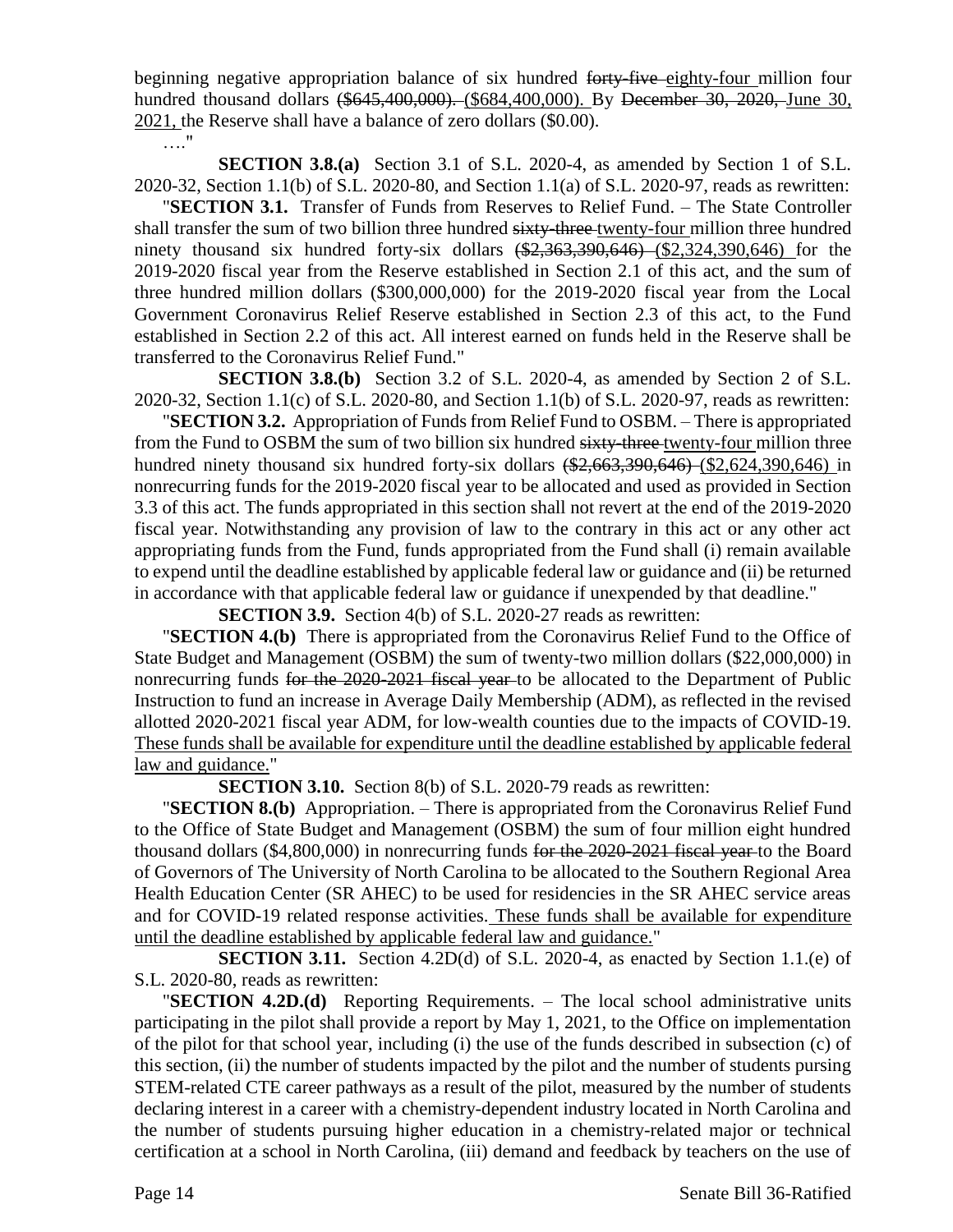the STEM-focused educational technology, and (iv) any other information requested by the Office.

The Office shall provide a report by June 1, 2021, to the <del>Joint Legislative Education</del> Oversight Committee, Joint Legislative Oversight Committee on Agriculture and Natural and Economic Resources, Senate Appropriations Committee on Education/Higher Education; House Appropriations Committee on Education; Senate Appropriations Committee on Agriculture, Natural, and Economic Resources; the House of Representatives Appropriations Committee on Agriculture and Natural and Economic Resources; and the Fiscal Research Division on the implementation of the pilot and the information reported by participating local school administrative units pursuant to this section. The report shall include any data on student outcomes related to implementation of the pilot, the expenditure of funds described in subsection (c) of this section, and recommendations by the Office on modification of the pilot and the need for continued support."

**SECTION 3.12.** Section 1.7(b) of S.L. 2020-97 reads as rewritten:

"**SECTION 1.7.(b)** This section applies to all contracts entered into on or after the date it becomes law and expires on December 30, 2020.31, 2021."

#### **GREAT ACT REVISIONS**

**SECTION 4.1.(a)** There is transferred from the General Fund to the State Capital and Infrastructure Fund, established pursuant to G.S. 143C-3-4.1, the sum of thirty-nine million dollars (\$39,000,000) for the 2020-2021 fiscal year.

**SECTION 4.1.(b)** There is appropriated from the State Capital and Infrastructure Fund to the Growing Rural Economies with Access to Technology Fund, established pursuant to G.S. 143B-1373(b), the sum of thirty-nine million dollars (\$39,000,000) for the 2020-2021 fiscal year. Of the funds appropriated in this section, thirty million dollars (\$30,000,000) shall be distributed in the special supplementary grant process established in Section 4.17 of S.L. 2020-4, as amended in this act. The remaining amount shall be used to fund supplementary project grants previously awarded. The funds appropriated in this section shall remain available until expended and shall not revert.

**SECTION 4.2.(a)** Section 4.17(a) of S.L. 2020-4, as enacted by Section 1.3 of S.L. 2020-97, reads as rewritten:

"**SECTION 4.17.(a)** From the funds appropriated in Section 3.3(115) of this act, act, or by any other act enacted during the 2020-2021 fiscal year for this purpose, the Department of Information Technology shall provide a special supplementary grant process to accelerate the provision of broadband access through the Growing Rural Economies with Access to Technology grant program. Grants may be awarded with funds appropriated in this act for applications submitted on or before October 23, 2020. The Department shall post applications no later than October 28, 2020, and shall begin issuing awards no later than November 9, 2020. The Department shall award all grants pursuant to this act on or before December 30, 2020. March 1, 2021. Except as otherwise provided in this Part, notwithstanding any provision of G.S. 143B-1373 to the contrary, the Department may establish a final schedule and process for the special supplementary grant process."

**SECTION 4.2.(b)** Section 4.17(b)(8) of S.L. 2020-4, as enacted by Section 1.3 of S.L. 2020-97, reads as rewritten:

> $\degree$  (8) For the purposes outlined in this act, notwithstanding G.S. 143B-1373(i), the Office shall use the following guidelines in awarding and administering grants:

Applications receiving the highest score shall receive priority status for the awarding of grants pursuant to G.S. 143B-1373. As a means of breaking a tie for applications receiving the same score, the Office shall give priority to the application proposing to serve the highest number of new households or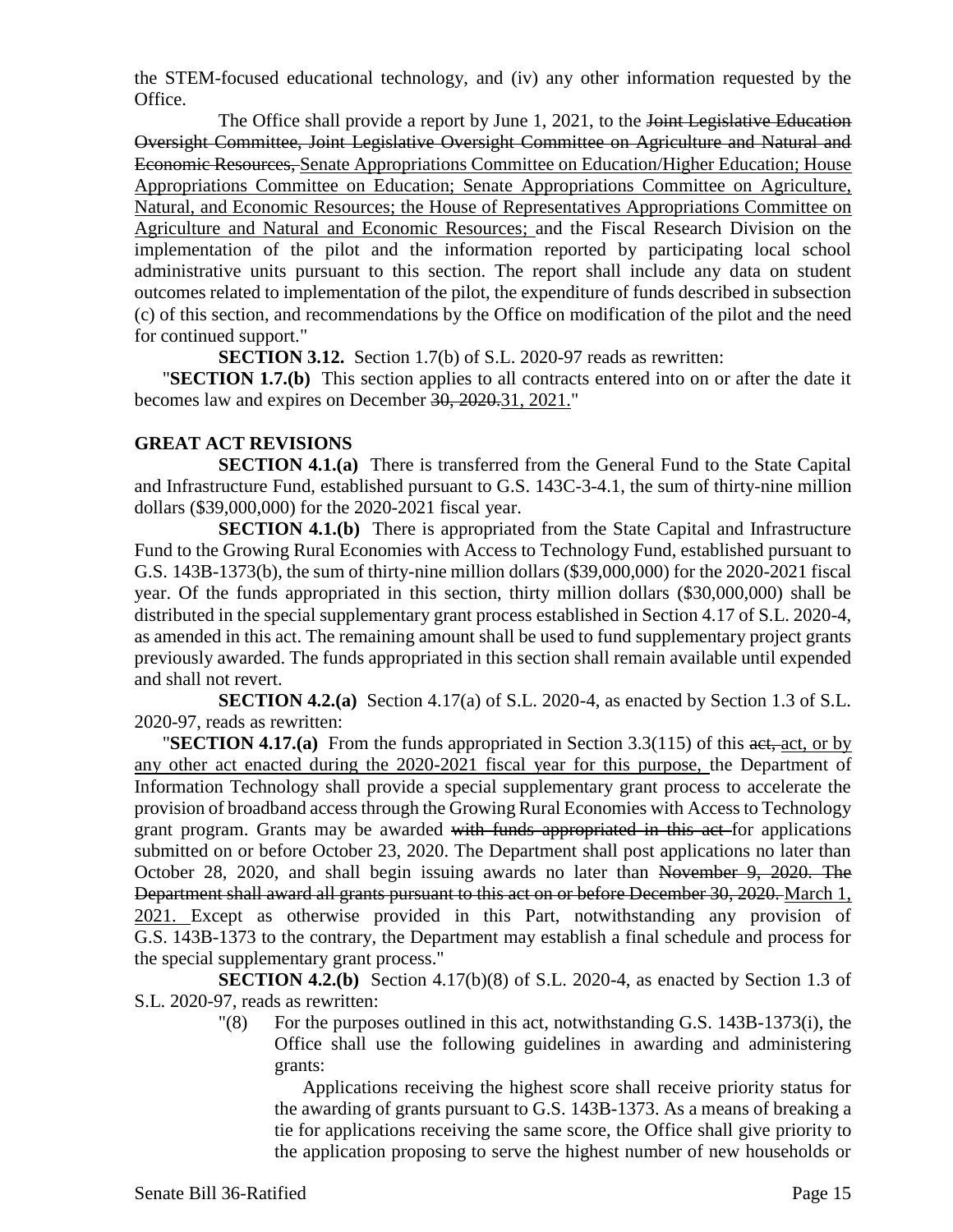businesses at the lowest cost per household or business. Applicants awarded grants shall enter into an agreement with the Office. The agreement shall contain all of the elements outlined in G.S. 143B-1373(d) and any other provisions the Office may require. The agreement shall contain a provision governing the time line and minimum requirements and thresholds for disbursement of grant funds measured by the progress of the project; provided, however, that an applicant awarded a grant shall, upon finalizing the agreement, receive an initial lump sum grant fund disbursement equal to the total grant award amount minus amounts assessed to the grant recipient for the matching requirement in G.S. 143B-1373(j). A grant recipient receiving the initial lump sum disbursement must provide evidence satisfactory to the Office that the recipient is financially solvent and has provided all required documentation to the Office for any prior GREAT grant application or award and an attestation that the matching funds required pursuant to G.S. 143B-1373(j) are available at the time the agreement is executed. the project. At project completion, the grant recipient shall certify and provide to the Office evidence consistent with Federal Communications Commission attestation that either speeds greater than those identified in the application guidelines or the proposed upstream and downstream broadband speeds identified in the application guidelines, and for which a base speed multiplier was awarded pursuant to G.S.  $143B-1373(g)(6)$ , are available throughout the project area prior to any end user connections. A single grant award shall not exceed two million eight hundred thousand dollars (\$2,800,000). No combination of grant awards involving any single county may exceed five million six hundred thousand dollars (\$5,600,000)."

**SECTION 4.2.(c)** The Office of Broadband Infrastructure may limit the number of grant recipients receiving funds appropriated in this act that are also eligible to receive the supplemental grant award authorized in Section 3.14(d) of S.L. 2020-97.

**SECTION 4.2.(d)** Section 3.14(d) of S.L. 2020-97 reads as rewritten:

"**SECTION 3.14.(d)** Notwithstanding the grant amount limitations in G.S. 143B-1373, the Department shall provide a supplementary grant award of fifteen thousand dollars (\$15,000) from the Growing Rural Economies with Access to Technology Fund for each grant project awarded during the 2020-2021 fiscal year that has also received a grant from the Federal Communications Commission Rural Digital Opportunity Fund Auction Phase I. A project may only receive a single supplementary grant award under this subsection."

# **NEW FEDERAL GRANTS FOR VACCINES, RENTAL ASSISTANCE, AND EDUCATION**

**SECTION 5.(a)** Funds received from federal grants authorized under the Consolidated Appropriations Act, 2021, P.L. 116-260, for COVID-19 Vaccine Preparedness (Division M, Title III), for Elementary and Secondary School Emergency Relief Fund II (Division M, Title III), and for Emergency Rental Assistance (Division N, Title V) are appropriated in the amounts provided in the notification of award from the federal government or any entity acting on behalf of the federal government to administer the federal funds.

**SECTION 5.(b)** The programs and grant amounts in the schedule set forth in this subsection are estimates of North Carolina's allocations from the Consolidated Appropriations Act, 2021, P.L. 116-260, for the programs listed in this subsection to be deposited in the State's Treasury and administered by the responsible agency. The responsible agencies may, with approval of the Director of the Budget, spend funds in the amounts received from the federal grants in this schedule. Positions created with such funds shall terminate at the earlier of the funds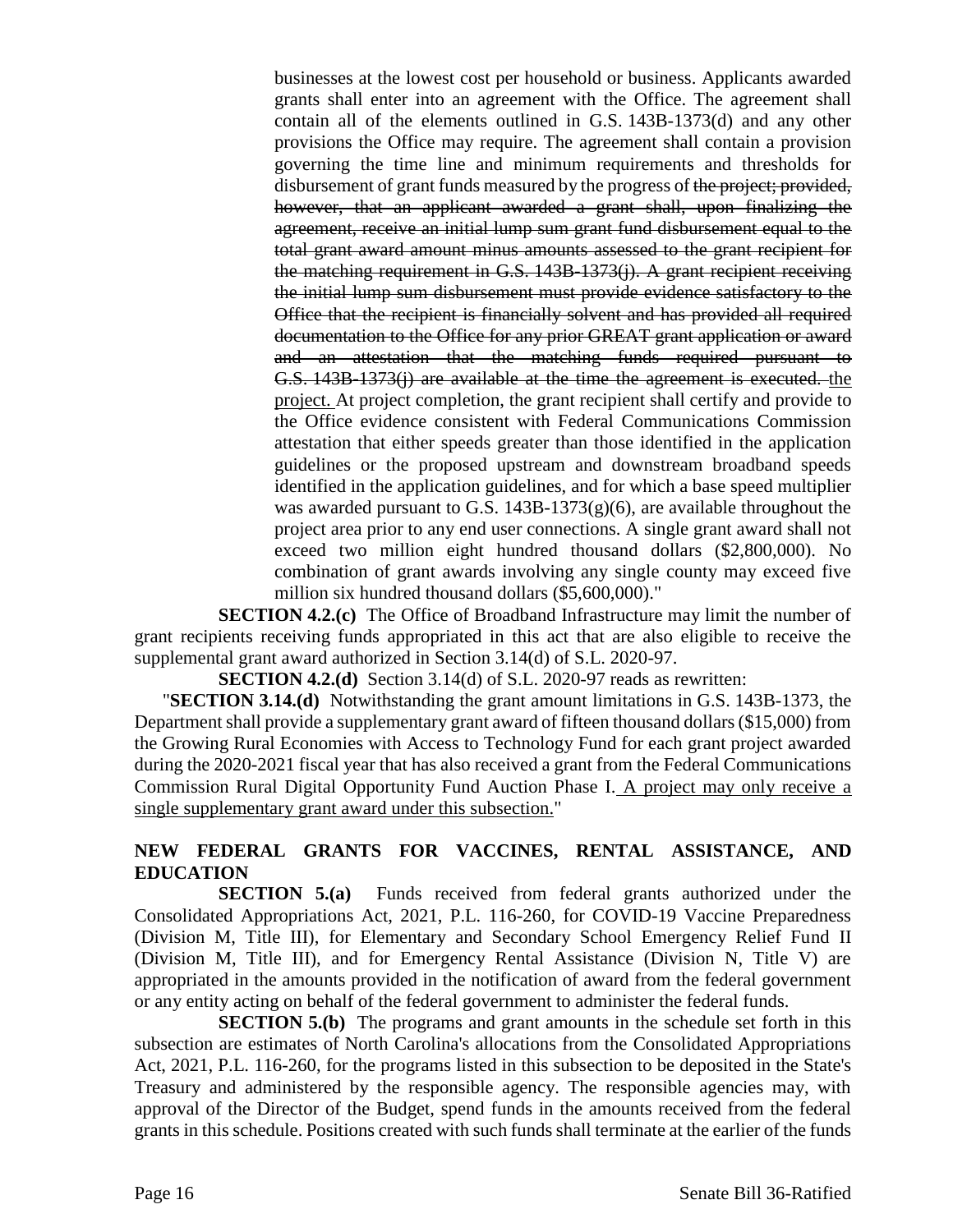being fully expended or the deadline established by applicable federal law and guidance for use of the funds.

| Program (Responsible Agency)                                     | Amount          |
|------------------------------------------------------------------|-----------------|
| <b>COVID-19 Vaccine Preparedness</b>                             |                 |
| (Department of Health and Human Services)                        | \$94,768,784    |
| Elementary and Secondary School Emergency Relief Fund II         |                 |
| (Department of Public Instruction)                               | \$1,602,591,000 |
| <b>Emergency Rental Assistance</b>                               |                 |
| (Office of Recovery and Resiliency, Department of Public Safety; |                 |
| Office of State Budget and Management)                           | \$546,597,070   |
| <b>Total Estimated Funding</b>                                   | \$2,243,956,854 |

**SECTION 5.(c)** The use of federal grant funds received under this section shall be detailed in quarterly reports as provided in this subsection. A report required under this subsection shall include the amount of federal funds received; the amount of grant funds expended; how the funds were used, including program information such as number of people served and geographic distribution; the amount spent on administration; and the amount of funds that remained unspent. In addition, a report required under this subsection shall provide the number of full-time equivalent (FTE) positions established with funds received and, for each FTE established, a position number, position status, date the position was established, hire date, and date on which the position is to be abolished. The requirement to submit a report under this subsection shall end upon submission of the final report from each entity that receives federal grant funds under this section, which shall be no later than 90 days from the date the grant period ends for the relevant funds. The required quarterly report, the reporting entity, and the timing are as follows:

- (1) Each public school unit receiving federal grant funds under this section, beginning March 1, 2021, shall submit the report to the Department of Public Instruction. The Department of Public Instruction, beginning April 1, 2021, shall collate and submit the reports into a single, consolidated report to the Joint Legislative Commission on Governmental Operations and the Fiscal Research Division.
- (2) Each State agency or department receiving federal grant funds under this section, beginning April 1, 2021, shall submit the report to the Joint Legislative Commission on Governmental Operations and the Fiscal Research Division.

**SECTION 5.(d)** The appropriation of funds under this section does not obligate the State or create an ongoing obligation of the State for future appropriations for programs or other purposes for which the funds shall be used.

# **EFFECTIVE DATE**